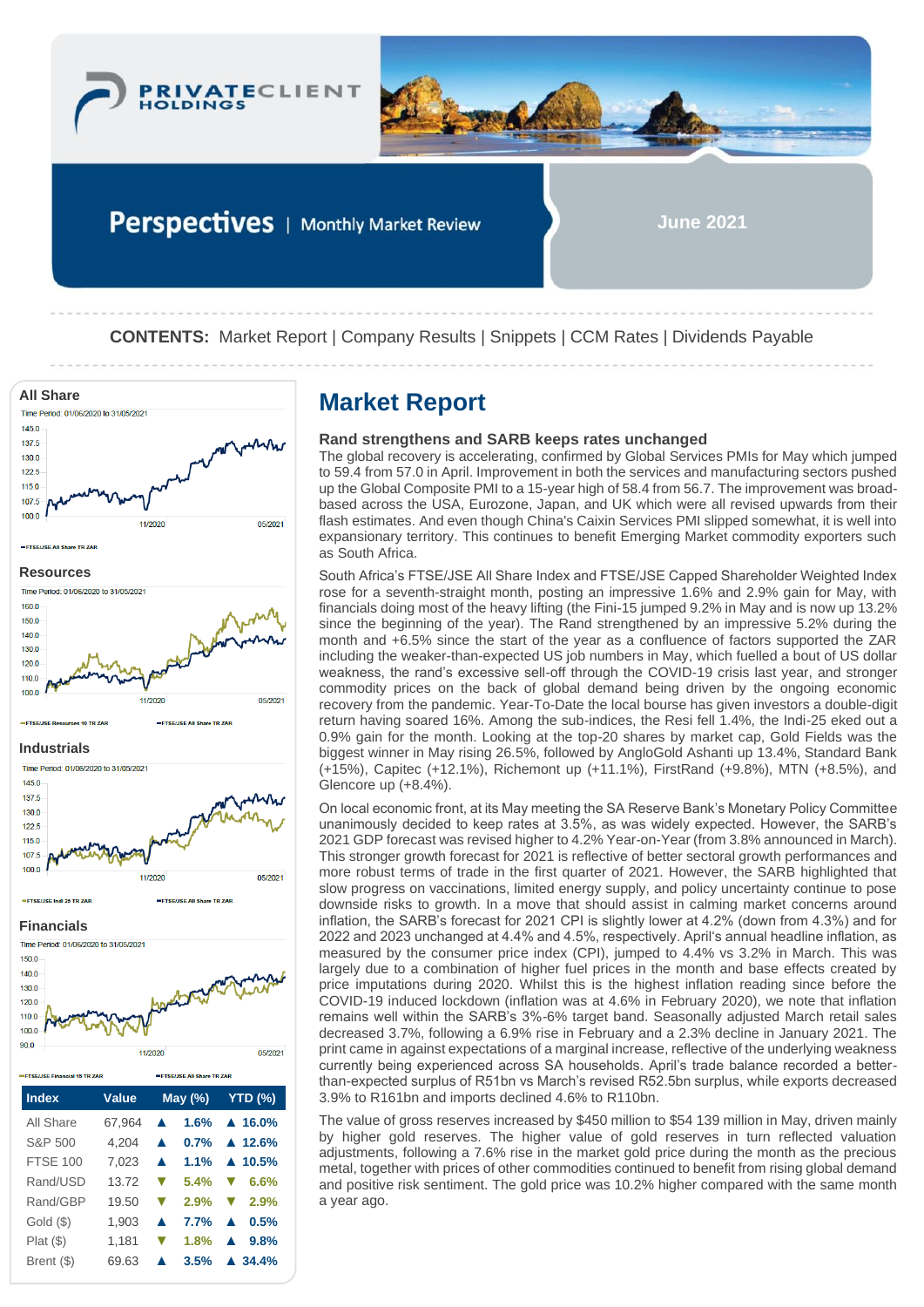## **The rotation to value continues**

Markets continued to grind higher in May with the S&P500, MSCI World and TSX Composite adding 0.7%, 1.5% and 3.5%, respectively. In a trend that has been dominant for the past few quarters, equity markets were led by cyclical, value stocks in May. By mid-month, the Russell 1000 Value Index was 6% ahead of the Russell 1000 Growth Index, taking its relative outperformance since mid-February (when increasing inflation concerns started driving interest rates higher) to c. 20%. This relative outperformance partially reversed in the second half of May, leaving value stocks roughly 3% ahead for the month. Notwithstanding the continued frothiness in many growth-oriented equities, value stocks should continue to do well as they are still playing catch up from a prolonged period of underperformance versus growth. In addition, the Biden administration is preparing to take a more active role in regulating and taxing crypto currency markets which could further reduce the appetite for riskier market sectors.

Global equity markets ended last month with double-digit Year-To-Date gains (MSCI World +11.6%), after experiencing a fourth-consecutive monthly rise in May (MSCI World +1.5%). Large US corporates wrapped up reporting first quarter earnings in May, with aggregate earnings up over 50% relative to the same period last year. Relative to the first quarter of 2019 or pre-pandemic earnings, earnings for the first quarter of 2021 were c. 22% higher. However, despite the solid earnings season, US companies trailed other regions, with European stocks outperforming (Eurostoxx 50 +2.5% in May).

In this environment it was unsurprising that the S&P 500 Energy, Materials and Financial indices were the best performing for the month of May (+5.8%, +5.2%, and +4.8%, respectively) and Year-To-Date (+39%, +21%, and +29%, respectively). At the other end of the spectrum, the tech-heavy consumer discretionary, communications, and IT sectors, which were significant pandemic beneficiaries, were the worstperforming S&P 500 sectors for the month (-3.8%, -0.1%, and -0.9%, respectively). The poor performances from these tech companies contributed to the Nasdaq 100 Index (-1.2% in May) breaking a streak of six-consecutive monthly gains with Amazon, Apple, and Netflix (- 7%, -5%, and -1%, respectively) amongst the noteworthy underperformers.

Chinese large-cap tech companies also struggled in May, particularly those listed in the US, with Alibaba, Pinduoduo, and Baidu (-7.4%, - 6.8%, and -6.7%, respectively) amongst the prominent underperformers. Despite a poor month for large Chinese tech companies, emerging market (EM) stocks fared well (MSCI EM +2.3% in May), outperforming developed market (DM) stocks for the first time since January. Russian and Brazilian stocks were amongst the best performing (both up c. 10% for the month), assisted by currency strength as the Brazilian real (+4.2%) and the Russian ruble (+2.6%) both fared well against a generally weaker US dollar. COVID-19 vaccination programmes gathered steam in May, particularly in DMs, with more than 50% of the US population having received at least one vaccination by the end of May. As cases continued to fall in DMs, attention switched to the economic impact of economies reopening. April US inflation data did nothing to ease concerns about a potentially overheating US economy, with US core inflation reaching 3% Year-on-Year for the first time since 1996 (well ahead of expectations for a 2.3% print). April US employment data missed expectations as unemployment numbers crept higher (6.1% vs 6.0% in March) as the US added 270,000 jobs during the month (well below expectations for an additional 1mn new jobs). Despite the inflation shock, US rates remained fairly subdued with the US central bank (Fed) message that it would not tighten monetary policy in response to what it believed to be transitory inflation keeping a lid on US rates for now.

# **Company Results**



# **Nature of Business**

The Foschini Group Ltd. is an investment holding company, which engages in managing retail brands that trade in clothing, jewellery, accessories, sporting and outdoor apparel and equipment, cellular good and services, and homeware. It operates through the following divisions: TFG Africa Retail, TFG London and TFG Australia. The TFG Africa Retail division comprises of home, Exact, The FIX, the Foschini, the Jewellery, the Markham and the Sport divisions, retailing clothing, jewellery, cosmetics, cellphones and homeware and furniture. The TFG London division comprises Phase Eight, Whistles and Hobbs divisions, which operate internationally in the retail sector, which operates across Europe, Asia, Australasia and North America. The TFG Australia division comprises the Retail Apparel Group, which operates through retail outlets throughout Australia and New Zealand, as well as online. Its brands include Family fashion, Kids Fashion, Stems. @home, Totalsports and Hi. The company was founded by George Rosenthal in 1924 and is headquartered in Cape Town, South Africa.

## **Latest Results**

Online retail turnover in TFG Africa and TFG Australia exceeded management's expectation with strong growth of 132,4% in TFG Africa and 58,1% in TFG Australia. In the UK, however, online performance continues to be negatively impacted by weaker department store online channels. Online retail turnover from TFG London's own sites for the year ended 31 March 2021 increased by 9,1%. For the year ended 31 March 2021, online retail turnover contributed 12,0% to total Group retail turnover, up from an 8,4% contribution in the comparative 12-month period. The Group generated cash from operations of R9,4 billion for the year ended 31 March 2021. This was achieved through the focused preservation of cash resources and the responsible optimisation of working capital. This, together with the R3,8 billion successful rights offer, has supported the reduction in net debt from R8,4 billion at the end of March 2020 to R1,3 billion at the end of March 2021.

Earnings performance was impacted by the COVID-19 pandemic, outlet closures as well as the acquisition of certain commercially viable stores and selected assets of Jet. The inclusion of a bargain purchase gain on acquisition of R709,0 million as well as acquisition costs of R16,8 million has impacted specifically on basic earnings per ordinary share.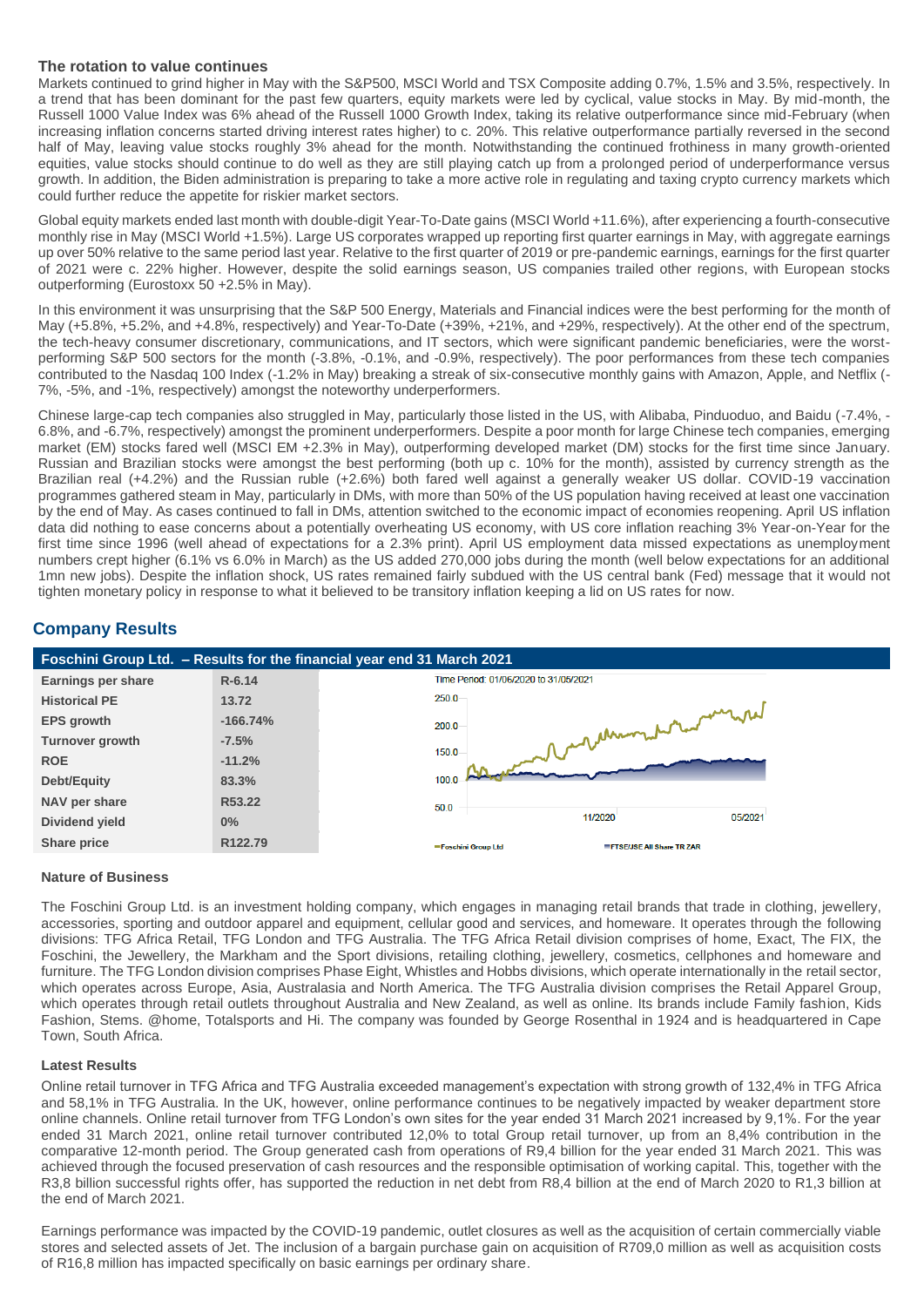#### **Dividend**

The Supervisory Board has decided that it would be prudent not to declare a final dividend at this year-end (March 2020: No final dividend). As previously communicated, the Supervisory Board had guided that dividends would only be resumed when appropriate to do so. Given the better than expected recent trade performance across the Group as well as the Group's strong statement of financial position, the Supervisory Board anticipates resuming dividend payments during the 2022 financial year, with a higher planned dividend cover of 2x (with reference to headline earnings per share). This remains subject to potential acquisition/organic growth opportunities.



#### **Nature of Business**

Glencore Plc engages in the production and marketing of metal, mineral, and energy and agricultural commodities. The firm serves the automotive, steel, power generation, battery manufacturing, and oil sectors. It operates through the following segments: Marketing, Industrial, and Corporate and Other. The Marketing segment includes net sale and purchase of physical commodities, and provision of marketing and related value-add services. The Industrial segment comprises the sale of physical commodities over the cost of production and/or cost of sales. The Corporate and Other segment represents Group related income and expenses. The company was founded in 1974 and is headquartered in Baar, Switzerland.

## **Latest Results**

Loss attributable to equity holders moved from a loss of \$404 million in 2019 to a loss of \$1,903 million in 2020 and EPS reduced from negative \$0.03 per share to negative \$0.14 per share. In a year of rapidly changing global economic conditions, the company's overall underlying results reflects a year of two halves. The H1 2020 reported results were heavily impacted by the low commodity prices and challenging early pandemic environment, against which backdrop, various impairment charges were booked across our portfolio. H2 2020 delivered a net profit of \$697 million as economies began to recover from the earlier severe Covid related lockdowns and uncertainty and commodity prices rebounded. The average London Metal Exchange copper price in H2 was 24% higher than in H1.

During a year of uncertainty and volatility, the strength and flexibility of our business model (combining large-scale marketing and industrial activities), with broad geographic, commodity and activity diversification, enabled us to weather and mitigate the worst impacts of the pandemic.

### **Dividend**

On 16 February 2021, Glencore plc has announced that its Board is recommending an aggregate distribution of US\$0.12 per share in respect of the financial year ended 31 December 2020.

# **Snippets**

### **The Intellidex Top Private Banks & Wealth Managers Awards**

This year's Intellidex Awards results were published today in the Financial Mail Investors Monthly - Wealth Managers & Private Banks Awards issue - June 2021.

The Intellidex Top Private Banks & Wealth Managers Awards, now in their 10th year, are based on a comprehensive survey of both clients and participants in the industry and are designed to benchmark companies in the South African wealth management and private banking sector. First launched in 2012, the Intellidex nomination process has two main elements; the first is a questionnaire that the company completes, and the second is an anonymous online client survey which assesses the different strengths and weaknesses of the private banks and wealth managers. This year a record number of 9817 clients participated in the online survey.

Private Client Holdings **won the Top Wealth Manager award in SA for the boutique category**. We are really proud of this achievement!

We also **won the young professional archetype award and came 3rd in the passive lump sum investor and successful entrepreneur**  archetype categories. Our clients expressed their satisfaction in the quality of service and quality of advice received "excellent" ratings of 86% and 80%, respectively.

We placed 2<sup>nd</sup> in the People Choice award, which is based completely on client feedback – this is the same result as 2019. A client of ours said: "Private Client Holdings are really thorough and I trust them completely in every aspect."

If you completed the Intellidex confidential survey online – **Thank you,** we so appreciate your valuable input and contributing to our success.

We have also released volume 27 of the PCH Insight – Please [Click Here](https://privateclientholdings.sharepoint.com/sites/Portfolios/Shared%20Documents/PCP/Newsletter/2021/June/PCH_Insight-27-updated%20Final.pdf)